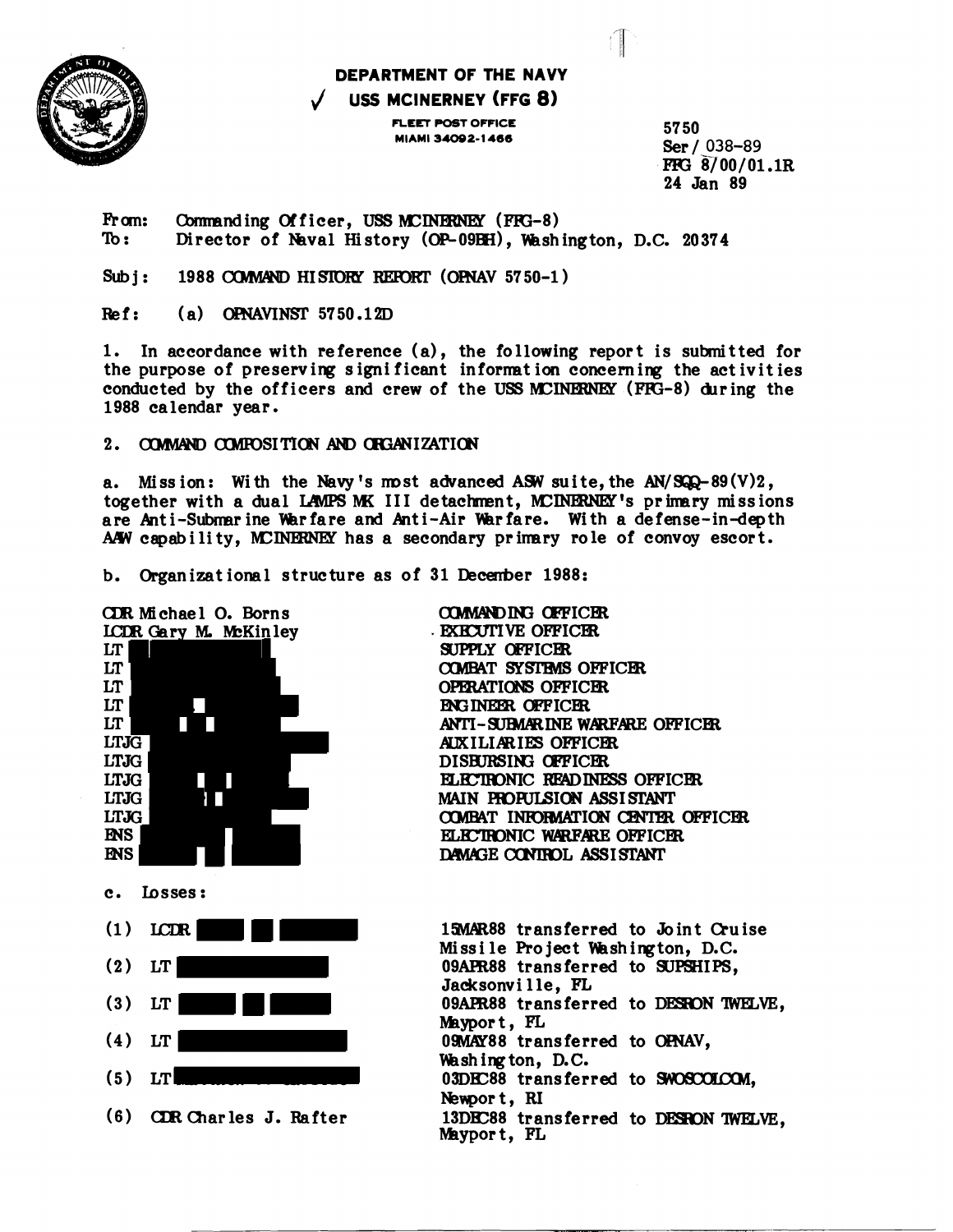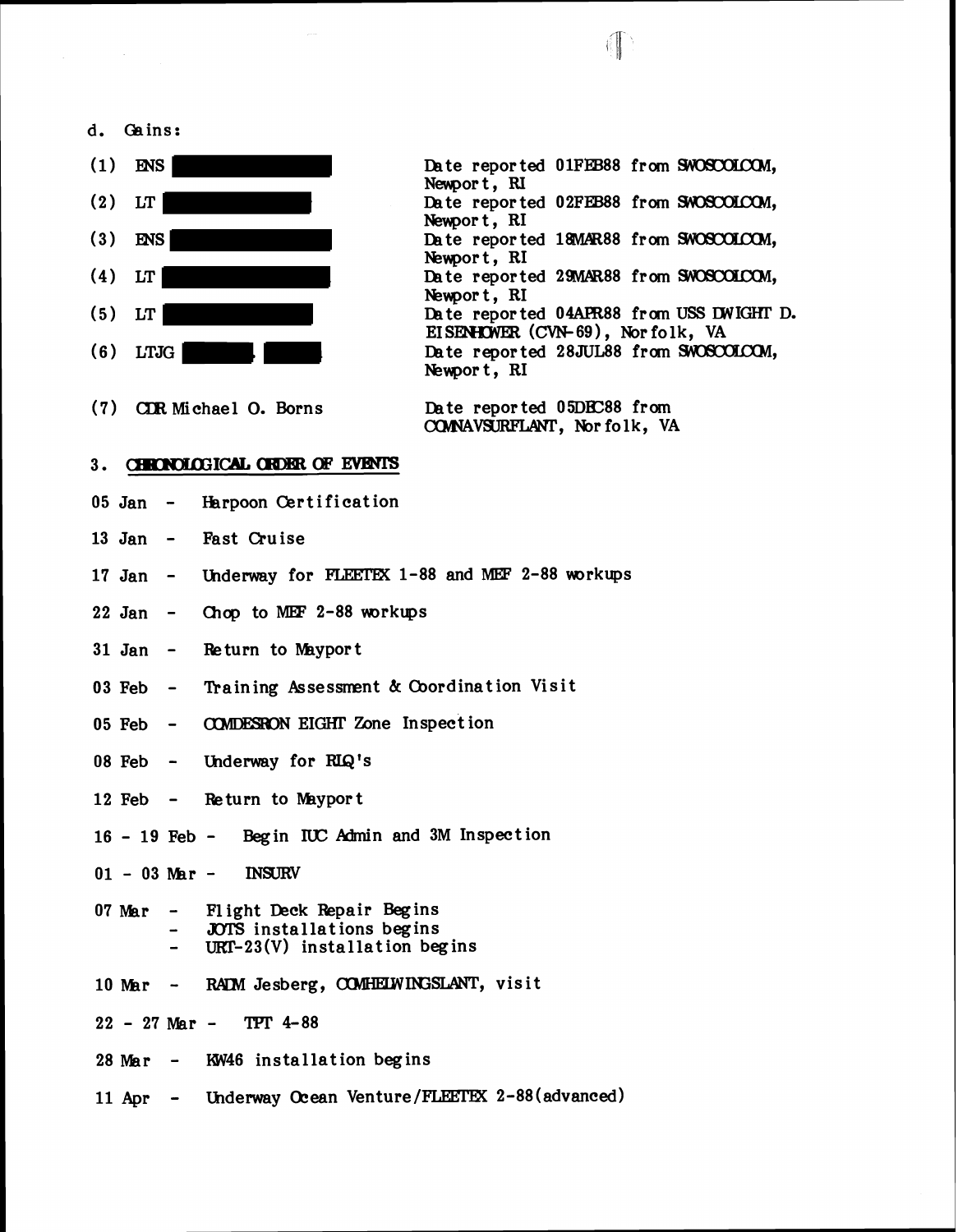- 21 Apr RADM Dougherty, COMCARGRU EIGHT, visit
- 23 Apr SVTT and Air-drop torpedo exercises on AUTBC range

 $\overline{\mathcal{L}}$ 

- $26$  Apr Finish FLEETEX  $2-88$ (basic)
- 29 Apr Inport Port Everglades, Florida
- 02 May Underway for CNO project 858-1
- $03$  May RIQ's hchored off coast of St. August ine, Florida
- $06$  May Return to Mayport
- 10 NBy **TFl'** 4-88 debrief
- 11 May 05 Jun MAV
- 11 May Commence Ballast Installation Aviation Assist Visit
- 23 24 May Battle Force Inport Trainer
- $31$  May 03 Jun CSRR Phase I
- 01 Jun Uruguayan CNO, VALM Largher, tours Mc Inerney
- 04 Jun SNS Victoria arrives Mayport; Meinerney is host ship
- 07 Jun Ammo on load
- 08 Jun Underway FLEETEX 2-88(advanced)
- 14 Jun Harpoon exercise firing
- 24 Jun  $-$  Return to Mayport
- 24 Jun 05 Jul SIMAS UPGRADE installation
- $27$  Jun  $07$  Jul CSRR phase II
- $24$  Jun  $31$  Jul PCM
- 31 Jul **GMCM(SW)** Garett A. Schultz, Command Master Chief, retires
- 02 Aug Ulderway **Med** 3-88
- 12 Aug HOIOEX with all ships is Battlegroup
- 14 Aug Transit Strait of Gibralter
- 15 Aug Cbnduct turnover with **USS T.C.** Hart (FF-1092) in Alicante, Spain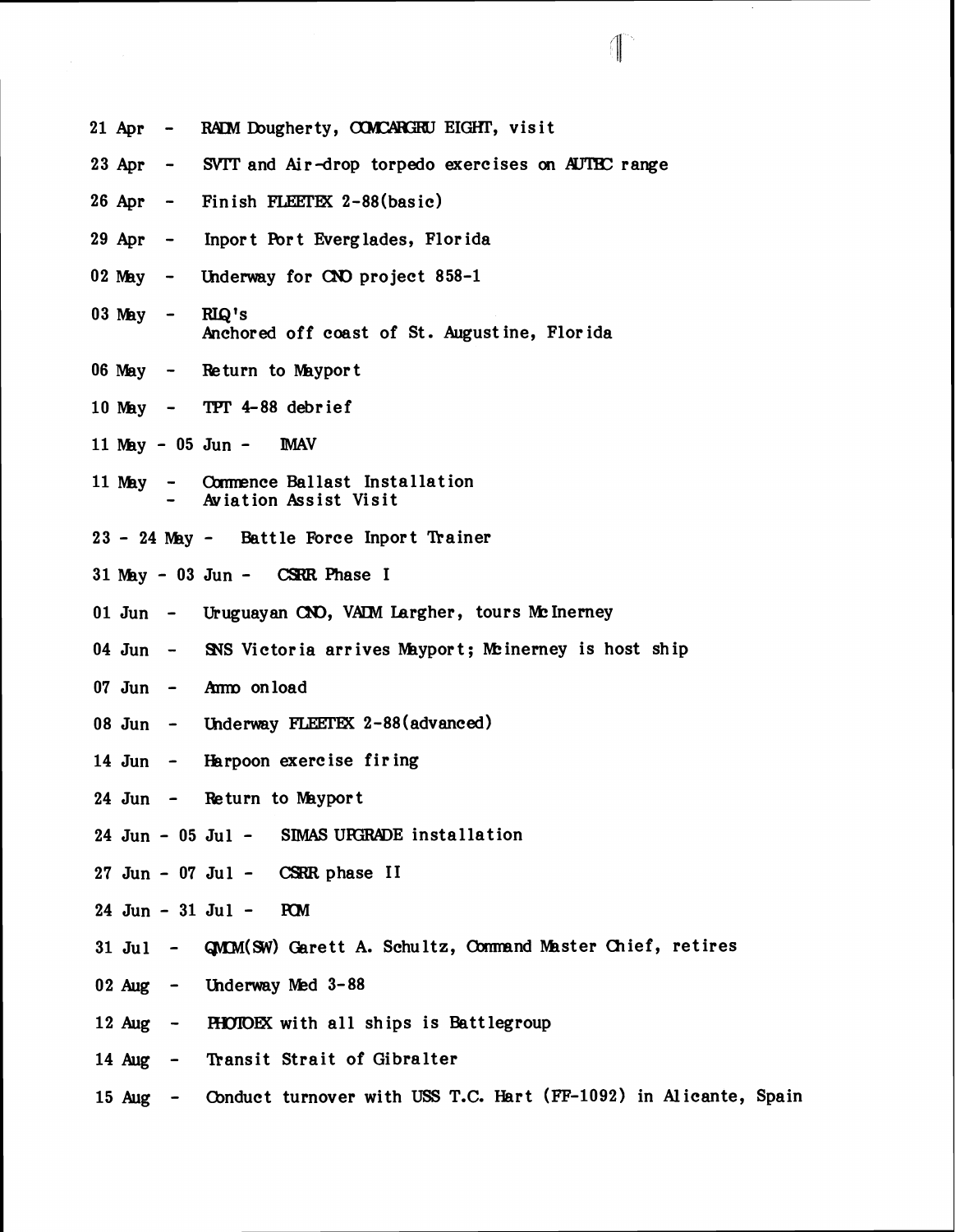- **<sup>20</sup> 27** Aug Pbrt visit, Augusta Bay, Sicily
- **<sup>30</sup>**Aug **05** Sep Fbrt visit, Alexandria, Egypt
- **<sup>05</sup> 07** Sep Seawind exercise with Egyptian **Nvy**
- 10 12 Sep ASW operations
- 13 17 Sep Port visit, Palma de Mallorca, Spain
- **<sup>19</sup>**Sep **12** Oc t AW operations
- 14 19 Oct Port visit, Palma de Mallorca, Spain
- **<sup>21</sup> 24** Oct Qkeep, Tunis, Tunisia
- 24 26 Oct Tunisian Passex
- **<sup>27</sup> 28** Oct MInerney tows **USS** WE **(FF-1047)** enroute Augusta Bay after Voge experienced a severe boiler casualty.
- 29 Oct 05 Nov Upkeep, Augusta Bay, Sicily
- **<sup>05</sup> 07** Nov AS4 Qerations
- 07 Nov Me Inerney awarded COMSIXTHFLT "Hook 'em" Award for ASW excellence
- 08 11 Nov Upkeep, Augusta Bay, Sicily
- **<sup>13</sup> 20** Nov Qkeep, Catania, Sicily
- 21 30 Nov Underway, coordinated NATO ASW Operations
- 01 06 Dec Upkeep, Malaga, Spain
- 09 11 Dec Upkeep, Cartagena, Spain
- **<sup>13</sup>**Dec Change of Cbmmnd Owrmander Michael **0.** Borns relieves Cbmmnder Charles J. Rafter
- 13 18 Dec Port visit, Malaga, Spain
- 21 Dec Mc Inerney rescues ten crewmen and two Ghanian stowaways of sinking motor vessel JENNASTAR, southwest of Sardinia in the Mediterranean Sea
- **<sup>23</sup>** 31Dec Restricted Availability, Naples, Italy

## 4. HISTORICAL NARRATIVE

Mc Inerney began 1988 in anticipation of deploying to the Persian Gulf in April. In preparation for this duty, McInerney participated in Middle East Force (MEF) Workups 17-31 January. Mc Inerney completed FLEETEX 2-88/MEF Workup Exercises and provided Rast Landing Qualification Services in the

 $\mathbb{I}$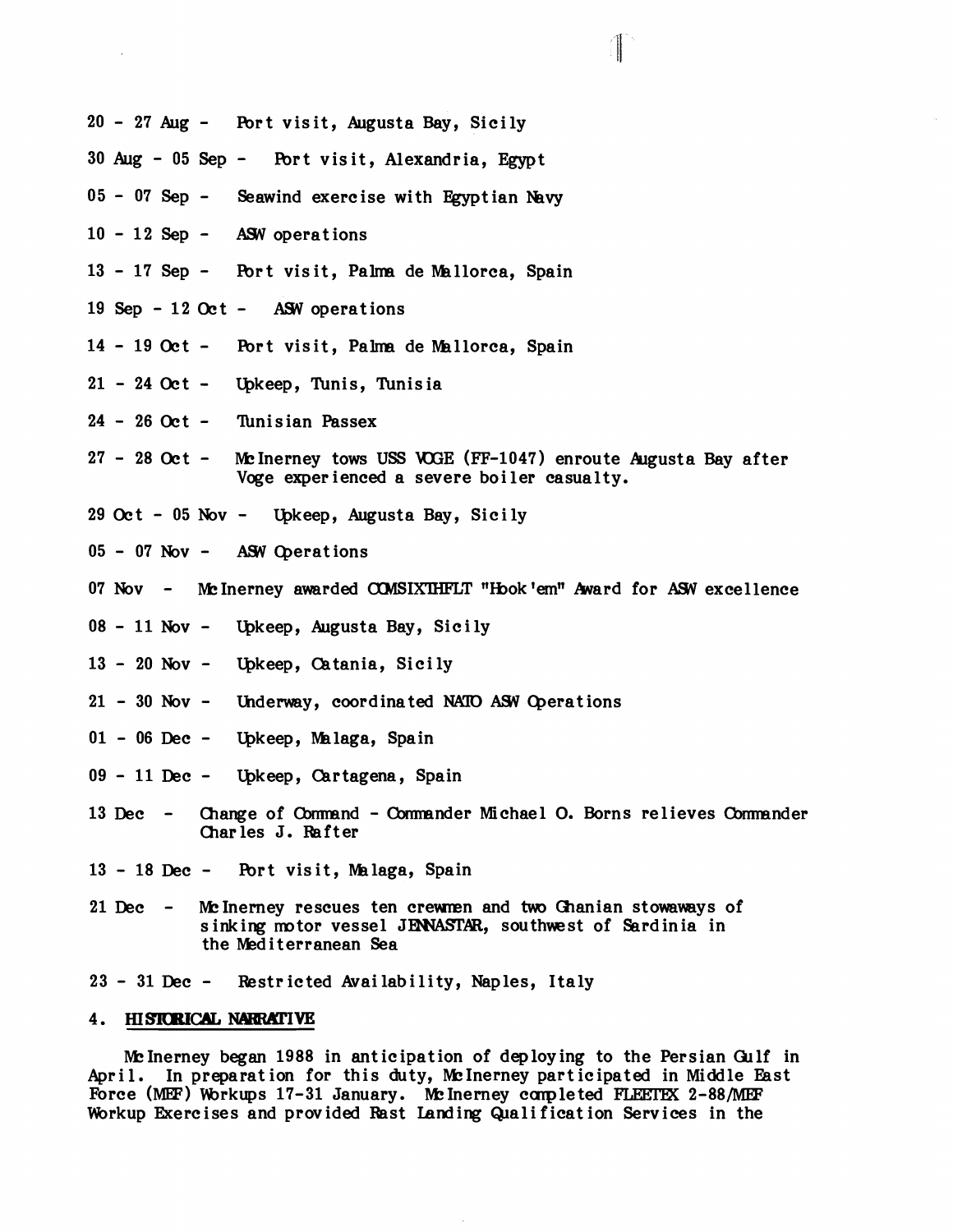Jacksonville operating area 8-12 February. The inspection by the Sub-Board of Inspection and Survey, Atlantic, was conducted 29 February to 1 March. In addition to the **INSURV** Inspection the Gas Turbine Readiness Review, Supply Management Inspection, and Auxiliary System Readiness Review were completed between May and June 1988. In early March, repairs to the Flight Deck were conpleted and the Joint Qerat ional Tact ical System **(JUIS)** was installed.

Two Burial at Sea ceremonies were conducted. The first was on 25 March for WT2C D.L. Gardner. The next was on 5 May for  $FM1/C$  Richard I. Hint, USN. Both were performed in the Atlantic off the coast of Florida.

In early March, McInerney's deployment schedule was revised to the Mediterranean as part of the MED 3-88 Battle Group. Me Inerney participated in Ocean Venture and **FLEFFEK** 2-88 (bas ic) from 11-26 Apri 1, which included exercise torpedo shots from both ship and helicopter on the AUTEC range near **ST.** Croix. 'Ihe crew enjoyed a port visit to Port Everglades, Florida, 29 April - 2 May. Following this port visit CNO project 858-1 testing was conducted on 2 May prior to conducting Rast Landing Qualification Services and arriving in Mayport, Florida, on 5 May. McInerney commenced a mintenance availability **(IMAV)** on 11 May and ending 3 June which included a 300 Ton Ballast Installat ion.

Mc Inerney hosted the Uruguayan Chief of Naval Operations, VADM Largher, on 1 June. His two week tour of U.S. Naval installations was in part motivated by interest in the FFG-7 Class Platform.

FLEETEX 2-88(advance) was conducted  $8 - 24$  June. Underway training was conducted in ASW, AAW, ASUW, and Amphibious Assault Exercises. Additionally, a Harpoon exercise missile shot was conpleted recording a direct hit as evaluatd by post exercise analysis. Upon return to Mayport, SIMAS URGRADE was installed which significantly enhanced the capability of the  $AN/SQQ-$ 89(V)2 ASW Suite.

(21 31 July, **W(W)** arret A. Schultz, WInerneyts Cbnnmnd Master Chief, retired after 26 years of Naval Service.

The second of August found Mc Inerney underway for deployment to the Mediterranean. 'Ihe transit phase involved significant Battle Group training with Real-World coordinated ASW. After transiting the Strait of Gibralter and conducting a turnover with the USS T.C. Hart in Alicante, Spain, Mc Inerney made her first MED 3-88 port visit to Augusta Bay, Sicily.

Enroute to western Mediterranean, McInerney conducted highly successful ASW line operations against a Real-World target of interest.

McInerney conducted a port visit to Palma de Mallorca, 13-17 September. This visit was abbreviated when McInerney was assigned conducting ASW line operations until 12 October recording unprecidented success against this target of interest.

Port calls were then made to Palma de Mallorca, Spain, and Tunis, Tunisia. Me Inerney conducted exercises with the Tunisian Navy as part of a This ian Passex with USS John F. Kennedy. **01** the evening of 26 October USS WEE (FF-1042) suffered a severe engineering casualty which required